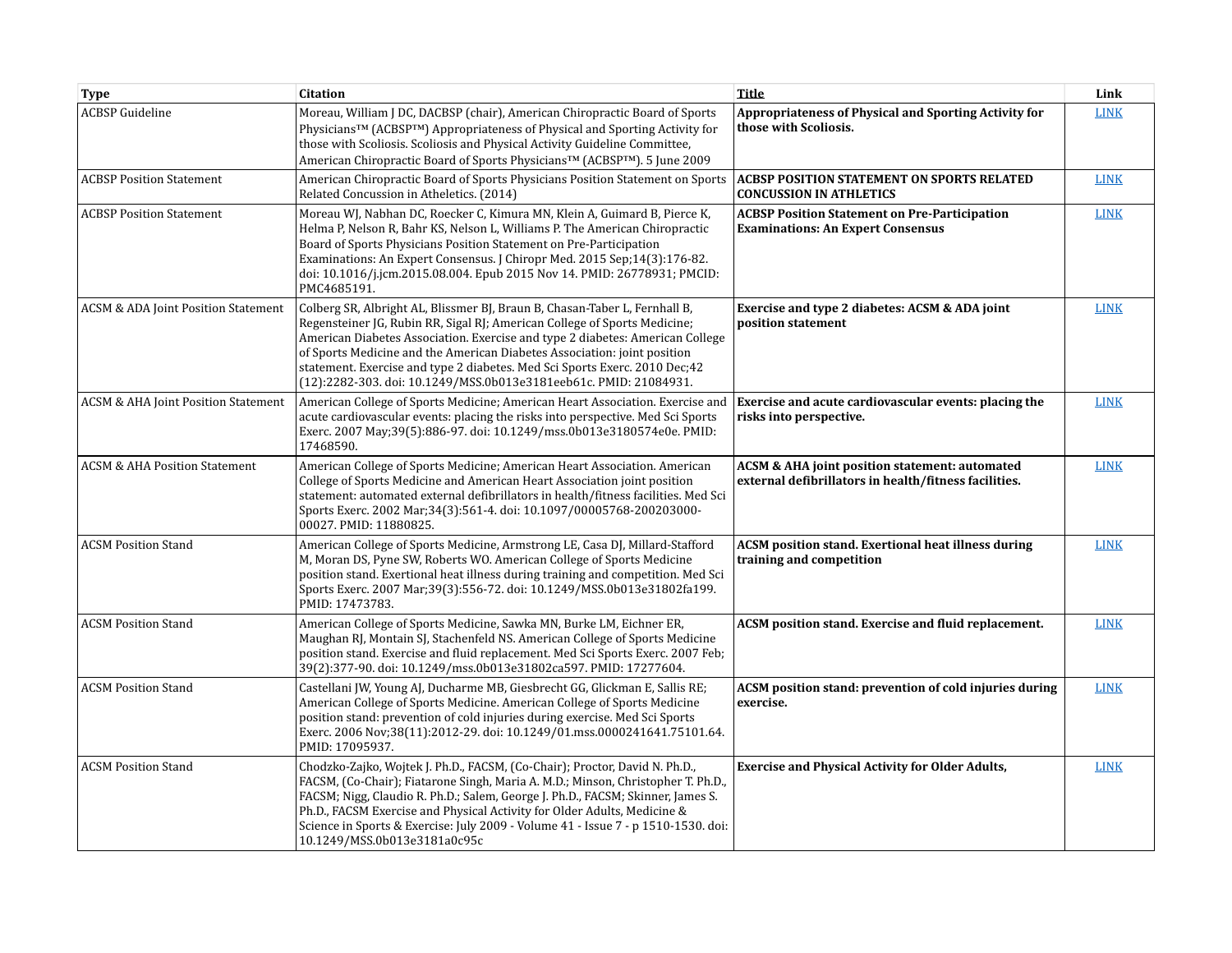| <b>ACSM Position Stand</b>      | Garber CE, Blissmer B, Deschenes MR, Franklin BA, Lamonte MJ, Lee IM, Nieman<br>DC, Swain DP; American College of Sports Medicine. American College of Sports<br>Medicine position stand. Quantity and quality of exercise for developing and<br>maintaining cardiorespiratory, musculoskeletal, and neuromotor fitness in<br>apparently healthy adults: guidance for prescribing exercise. Med Sci Sports<br>Exerc. 2011 Jul;43(7):1334-59. doi: 10.1249/MSS.0b013e318213fefb. PMID:<br>21694556. | Quantity and quality of exercise for developing and<br>maintaining cardiorespiratory, musculoskeletal, and<br>neuromotor fitness in apparently healthy adults:<br>guidance for prescribing exercise. | <b>LINK</b> |
|---------------------------------|----------------------------------------------------------------------------------------------------------------------------------------------------------------------------------------------------------------------------------------------------------------------------------------------------------------------------------------------------------------------------------------------------------------------------------------------------------------------------------------------------|------------------------------------------------------------------------------------------------------------------------------------------------------------------------------------------------------|-------------|
| <b>ACSM Position Stand</b>      | Oppliger, Robert A. Ph.D., FACSM, (Chair); Case, H. Samuel Ph.D., FACSM;<br>Horswill, Craig A. Ph.D.; Landry, Gregory L. M.D.; Shelter, Ann C. M.A., R.D. ACSM<br>Position Stand: Weight Loss in Wrestlers, Medicine & Science in Sports &<br>Exercise: October 1996 - Volume 28 - Issue 10 - p 135-138                                                                                                                                                                                            | <b>ACSM Position Stand: Weight Loss in Wrestlers,</b>                                                                                                                                                | <b>LINK</b> |
| <b>ACSM Position Stand</b>      | Pescatello, Linda S. Ph.D., FACSM, (Co-Chair); Franklin, Barry A. Ph.D., FACSM,<br>(Co-Chair); Fagard, Robert M.D., Ph.D. FACSM; Farquhar, William B. Ph.D.;<br>Kelley, George A. D.A., FACSM; Ray, Chester A. Ph.D., FACSM This<br>pronouncement was written for the American College of Sports Medicine,<br>Exercise and Hypertension, Medicine & Science in Sports & Exercise: March<br>2004 - Volume 36 - Issue 3 - p 533-553<br>doi: 10.1249/01.MSS.0000115224.88514.3A                       | <b>Exercise and Hypertension,</b>                                                                                                                                                                    | <b>LINK</b> |
| <b>ACSM Position Statement</b>  | Thomas DT, Erdman KA, Burke LM. American College of Sports Medicine Joint<br>Position Statement. Nutrition and Athletic Performance. Med Sci Sports Exerc.<br>2016 Mar;48(3):543-68. doi: 10.1249/MSS.0000000000000852. Erratum in:<br>Med Sci Sports Exerc. 2017 Jan; 49(1): 222. PMID: 26891166.                                                                                                                                                                                                 | <b>ACSM Joint Position Statement. Nutrition and Athletic</b><br>Performance.                                                                                                                         | <b>LINK</b> |
| <b>AMSSM Position Statement</b> | Harmon KG, Clugston JR, Dec K, Hainline B, Herring S, Kane SF, Kontos AP,<br>Leddy JJ, McCrea M, Poddar SK, Putukian M, Wilson JC, Roberts WO. American<br>Medical Society for Sports Medicine position statement on concussion in sport.<br>Br J Sports Med. 2019 Feb; 53(4): 213-225. doi: 10.1136/bjsports-2018-100338.<br>PMID: 30705232.                                                                                                                                                      | AMSSM position statement on concussion in sport.                                                                                                                                                     | <b>LINK</b> |
| <b>AMSSM Position Statement</b> | McGrew C, MacCallum D, Narducci D, et al. AMSSM position statement update:<br>blood-borne pathogens in the context of sports participation. British Journal of<br>Sports Medicine 2020;54:200-207.                                                                                                                                                                                                                                                                                                 | <b>AMSSM</b> position statement update: blood-borne<br>pathogens in the context of sports participation.                                                                                             | <b>LINK</b> |
| Concensus Tool                  | BMJ Publishing Group Ltd and British Association of Sport and Exercise Medicine.<br>British Journal of Sports Medicine 2017;51:851-858. Published Online FIrst: 26 Apr<br>2017. doi: 10.1136/bjsports-2017-097506SCAT5                                                                                                                                                                                                                                                                             | <b>Sport Concussion Assessment Tool - 5th Edition</b>                                                                                                                                                | <b>LINK</b> |
| Concensus Tool                  | BMJ Publishing Group Ltd and British Association of Sport and Exercise Medicine.<br>British Journal of Sports Medicine 2017; 51 862-869 Published Online First: 26 Apr<br>2017. doi: 10.1136/bjsports-2017-097492childscat5                                                                                                                                                                                                                                                                        | <b>Child Sport Concussion Assessment Tool - 5th Edition</b>                                                                                                                                          | <b>LINK</b> |
| Article                         | Bialosky JE, Bishop MD, Price DD, Robinson ME, George SZ. The mechanisms of<br>manual therapy in the treatment of musculoskeletal pain: a comprehensive<br>model. Man Ther. 2009 Oct;14(5):531-8. doi: 10.1016/j.math.2008.09.001.<br>Epub 2008 Nov 21. PMID: 19027342; PMCID: PMC2775050.                                                                                                                                                                                                         | The mechanisms of manual therapy in the treatment of<br>musculoskeletal pain: a comprehensive model                                                                                                  | <b>LINK</b> |
| Article                         | Cantu RC, Li YM, Abdulhamid M, Chin LS. Return to play after cervical spine<br>injury in sports. Curr Sports Med Rep. 2013 Jan-Feb; 12(1): 14-7. doi: 10.1249<br>/JSR.0b013e31827dc1fb. PMID: 23314078.                                                                                                                                                                                                                                                                                            | Return to play after cervical spine injury in sports.                                                                                                                                                | <b>LINK</b> |
| Artivle                         | Davis GA, Purcell L, Schneider KJ, et al, The Child Sport Concussion Assessment<br>Tool 5th Edition (Child SCAT5): Background and rationale. British Journal of<br>Sports Medicine 2017;51:859-861.                                                                                                                                                                                                                                                                                                | The Child Sport Concussion Tool - 5th edition (Child<br><b>SCAT</b> ): Backgorund and Rationale                                                                                                      | <b>LINK</b> |
| Article                         | Echemendia RJ, Meeuwisse W, McCrory P, et al. The Sport Concussion Assessment<br>Tool 5th Edition (SCAT5): Background and rationale. British Journal of Sports<br>Medicine 2017;51:848-850.                                                                                                                                                                                                                                                                                                        | The Sport Concussion Assessment Tool 5th Edition<br>(SCAT5): Background and rationale                                                                                                                | <b>LINK</b> |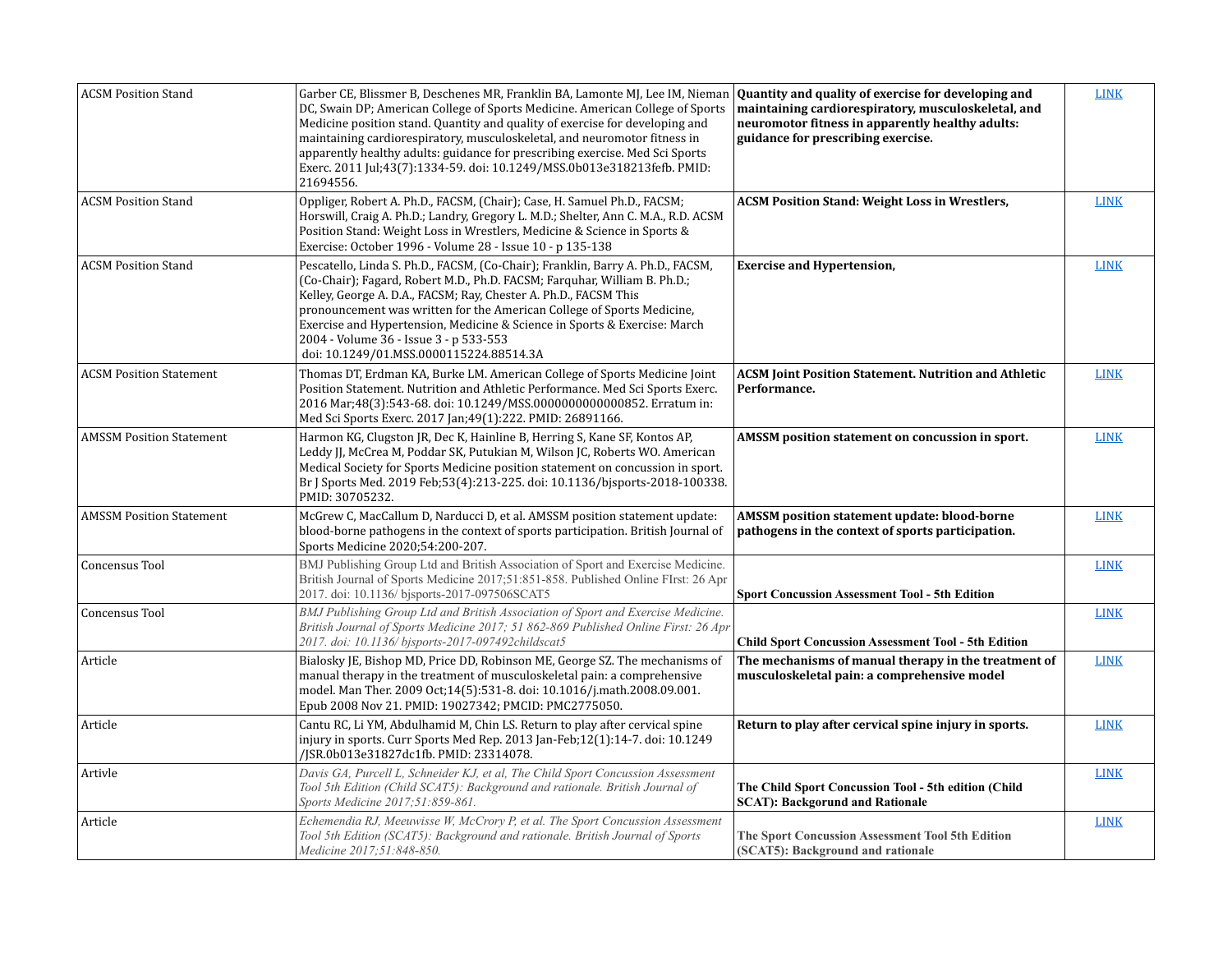| Article                    | Green BN, Johnson C, Moreau W. Is physical activity contraindicated for<br>individuals with scoliosis? A systematic literature review. J Chiropr Med. 2009<br>Mar;8(1):25-37. doi: 10.1016/j.jcm.2008.11.001. PMID: 19646383; PMCID:<br>PMC2697577.                                                                                                                                                                                                                                                                                                                                                                                                                                                         | Is physical activity contraindicated for individuals with<br>scoliosis? A systematic literature review.                                          | <b>LINK</b> |
|----------------------------|-------------------------------------------------------------------------------------------------------------------------------------------------------------------------------------------------------------------------------------------------------------------------------------------------------------------------------------------------------------------------------------------------------------------------------------------------------------------------------------------------------------------------------------------------------------------------------------------------------------------------------------------------------------------------------------------------------------|--------------------------------------------------------------------------------------------------------------------------------------------------|-------------|
| Article                    | Green BN, Johnson CD. How to write a case report for publication. J Chiropr<br>Med. 2006 Summer; 5(2): 72-82. doi: 10.1016/S0899-3467(07)60137-2. PMID:<br>19674676; PMCID: PMC2647062.                                                                                                                                                                                                                                                                                                                                                                                                                                                                                                                     | How to write a case report                                                                                                                       | <b>LINK</b> |
| Article                    | Johnson C. Evidence-based practice in 5 simple steps. J Manipulative Physiol<br>Ther. 2008 Mar;31(3):169-70. doi: 10.1016/j.jmpt.2008.03.013. PMID:<br>18394492.                                                                                                                                                                                                                                                                                                                                                                                                                                                                                                                                            | Evidence-based practice in 5 simple steps                                                                                                        | <b>LINK</b> |
| <b>Consensus Statement</b> | American Academy of Family Physicians; American Academy of Orthopaedic<br>Surgeons; American College of Sports Medicine; American Medical Society for<br>Sports Medicine; American Orthopaedic Society for Sports Medicine; American<br>Osteopathic Academy of Sports Medicine, Kibler WB, Putukian M. Selected<br>issues for the master athlete and the team physician: a consensus statement.<br>Med Sci Sports Exerc. 2010 Apr;42(4):820-33. doi: 10.1249/MSS.<br>0b013e3181d19a0b. PMID: 21099759.                                                                                                                                                                                                      | Selected issues for the master athlete and the team<br>physician: a consensus statement.                                                         | <b>LINK</b> |
| Consensus Statement        | <b>Female Athlete Issues for the Team Physician: A Consensus Statement-</b><br>2017 Update. Curr Sports Med Rep. 2018 May; 17(5): 163-171. doi: 10.1249 Consensus Statement-2017 Update.<br>/ISR.0000000000000482. PMID: 29738322.                                                                                                                                                                                                                                                                                                                                                                                                                                                                          | Female Athlete Issues for the Team Physician: A                                                                                                  | <b>LINK</b> |
| Consensus Statement        | Herring SA, Kibler WB, Putukian M. Team Physician Consensus Statement: 2013<br>update. Med Sci Sports Exerc. 2013 Aug; 45(8): 1618-22. doi: 10.1249/MSS.<br>0b013e31829ba437. PMID: 23860390.                                                                                                                                                                                                                                                                                                                                                                                                                                                                                                               | Team Physician Consensus Statement: 2013 update                                                                                                  | <b>LINK</b> |
| <b>Consensus Statement</b> | Herring SA, Kibler WB, Putukian M. The team physician and the return-to-play<br>decision: a consensus statement-2012 update. Med Sci Sports Exerc. 2012 Dec;<br>44(12):2446-8. doi: 10.1249/MSS.0b013e3182750534. PMID: 23160348.                                                                                                                                                                                                                                                                                                                                                                                                                                                                           | The team physician and the return-to-play decision: a<br>consensus statement-2012 update.                                                        | <b>LINK</b> |
| <b>Consensus Statement</b> | Herring, Stanley A. M.D., Chair; Bergfeld, John A. M.D.; Boyajian-O'Neill, Lori A.<br>D.O.; Indelicato, Peter M.D.; Jaffe, Rebecca M.D.; Kibler, W Ben M.D.; O'Connor,<br>Francis G. M.D.; Pallay, Robert M.D.; Roberts, William O. M.D.; Stockard, Alan D.<br>O.; Taft, Timothy N. M.D.; Williams, James M.D.; Young, Craig C. M.D. Mass<br>Participation Event Management for the Team Physician: A Consensus<br>Statement, Medicine & Science in Sports & Exercise: November 2004 - Volume<br>36 - Issue 11 - p 2004-2008. doi: 10.1249/01.MSS.0000145452.18404.F2                                                                                                                                       | <b>Mass Participation Event Management for the Team</b><br><b>Physician: A Consensus Statement,</b>                                              | <b>LINK</b> |
| <b>Consensus Statement</b> | McCrory P, Meeuwisse W, Dvořák J, Aubry M, Bailes J, Broglio S, Cantu RC,<br>Cassidy D, Echemendia RJ, Castellani RJ, Davis GA, Ellenbogen R, Emery C,<br>Engebretsen L, Feddermann-Demont N, Giza CC, Guskiewicz KM, Herring S,<br>Iverson GL, Johnston KM, Kissick J, Kutcher J, Leddy JJ, Maddocks D, Makdissi M,<br>Manley GT, McCrea M, Meehan WP, Nagahiro S, Patricios J, Putukian M,<br>Schneider KJ, Sills A, Tator CH, Turner M, Vos PE. Consensus statement on<br>concussion in sport-the 5th international conference on concussion in sport<br>held in Berlin, October 2016. Br J Sports Med. 2017 Jun;51(11):838-847. doi:<br>10.1136/bjsports-2017-097699. Epub 2017 Apr 26. PMID: 28446457. | Consensus statement on concussion in sport-the 5th<br>international conference on concussion in sport held in<br>Berlin, October 2016.           | <b>LINK</b> |
| <b>Consensus Statement</b> | Mills BM, Conrick KM, Anderson S, Bailes J, Boden BP, Conway D, Ellis J, Feld F,<br>Grant M, Hainline B, Henry G, Herring SA, Hsu WK, Isakov A, Lindley TR,<br>McNamara L, Mihalik JP, Neal TL, Putukian M, Rivara FP, Sills AK, Swartz EE,<br>Vavilala MS, Courson R. Consensus Recommendations on the Prehospital Care<br>of the Injured Athlete With a Suspected Catastrophic Cervical Spine Injury. J<br>Athl Train. 2020 Jun 23;55(6):563-572. doi: 10.4085/1062-6050-0434.19.<br>PMID: 32579668; PMCID: PMC7319738.                                                                                                                                                                                   | <b>Consensus Recommendations on the Prehospital Care</b><br>of the Injured Athlete With a Suspected Catastrophic<br><b>Cervical Spine Injury</b> | <b>LINK</b> |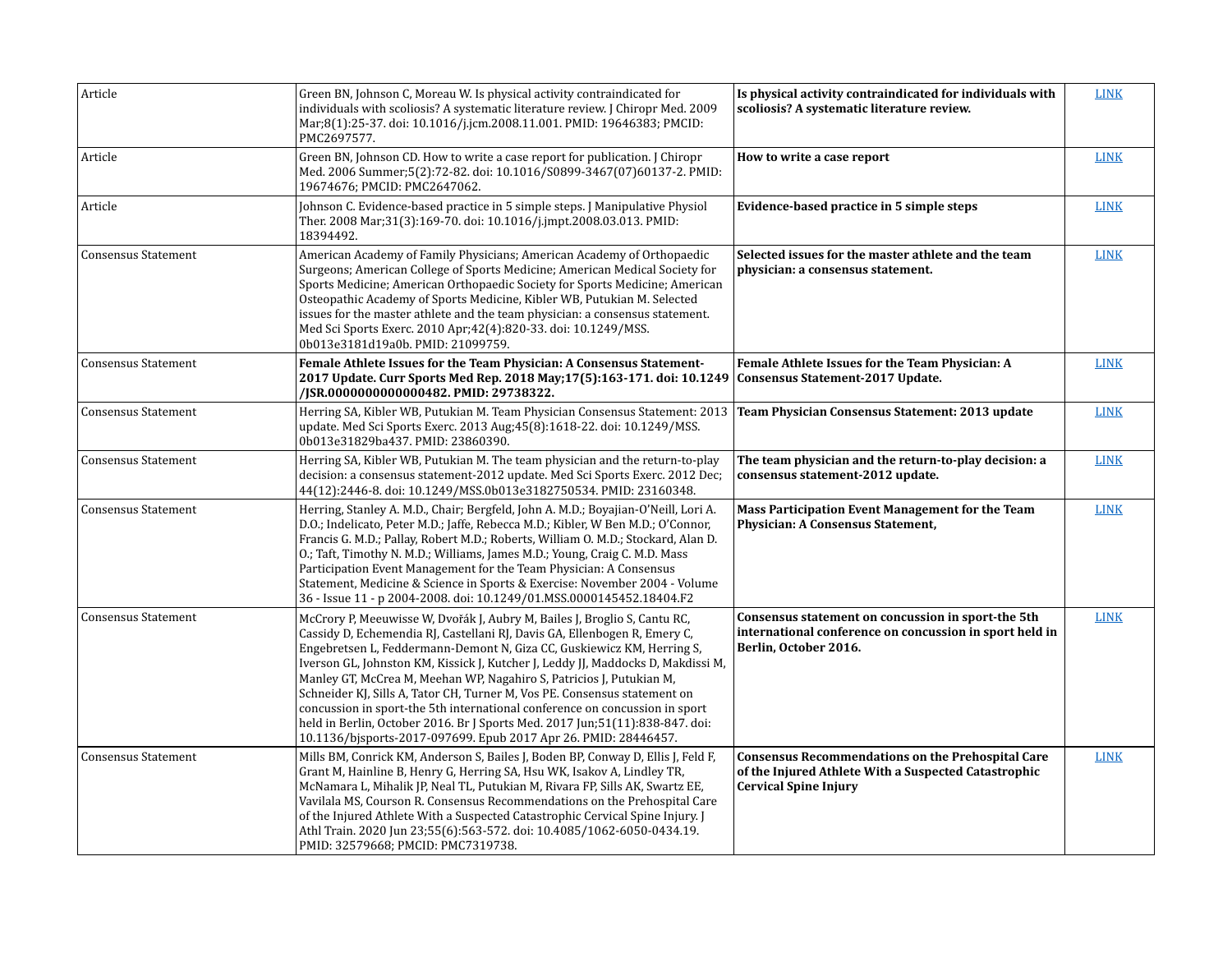| <b>Consensus Statement</b>     | Psychological Issues Related to Illness and Injury in Athletes and the<br>Team Physician: A Consensus Statement-2016 Update. Med Sci Sports<br>Exerc. 2017 May; 49(5): 1043-1054. doi: 10.1249/MSS.<br>0000000000001247. PMID: 28410329.                                                                                                                                          | Psychological Issues Related to Illness and Injury in<br>Athletes and the Team Physician: A Consensus<br>Statement-2016 Update | <b>LINK</b> |
|--------------------------------|-----------------------------------------------------------------------------------------------------------------------------------------------------------------------------------------------------------------------------------------------------------------------------------------------------------------------------------------------------------------------------------|--------------------------------------------------------------------------------------------------------------------------------|-------------|
| <b>Consensus Statement</b>     | Selected issues for nutrition and the athlete: a team physician consensus<br>statement. Med Sci Sports Exerc. 2013 Dec;45(12):2378-86. doi: 10.1249<br>/MSS.0000000000000174. PMID: 24240120.                                                                                                                                                                                     | Selected issues for nutrition and the athlete: a team<br>physician consensus statement                                         | <b>LINK</b> |
| <b>Consensus Statement</b>     | Selected issues for the adolescent athlete and the team physician: a<br>consensus statement. Med Sci Sports Exerc. 2008 Nov;40(11):1997-2012.<br>doi: 10.1249/MSS.0b013e31818acdcb. PMID: 19430330.                                                                                                                                                                               | Selected issues for the adolescent athlete and the team<br>physician: a consensus statement                                    | <b>LINK</b> |
| <b>Consensus Statement</b>     | Selected Issues in Injury and Illness Prevention and the Team Physician: A<br>Consensus Statement. Curr Sports Med Rep. 2016 Jan-Feb; 15(1): 48-59.<br>doi: 10.1249/JSR.0000000000000231. PMID: 26745173.                                                                                                                                                                         | Selected Issues in Injury and Illness Prevention and the<br><b>Team Physician: A Consensus Statement</b>                       | <b>LINK</b> |
| <b>Consensus Statement</b>     | The team physician and strength and conditioning of athletes for sports: a<br>consensus statement. Med Sci Sports Exerc. 2015 Feb;47(2):440-5. doi:<br>10.1249/MSS.0000000000000583. PMID: 25594944.                                                                                                                                                                              | The team physician and strength and conditioning of<br>athletes for sports: a consensus statement.                             | <b>LINK</b> |
| Editorial                      | Johnson C. Questioning the importance of authorship. J Manipulative Physiol<br>Ther. 2005 Mar-Apr;28(3):149-50. doi: 10.1016/j.jmpt.2005.02.002. PMID:<br>15855900.                                                                                                                                                                                                               | Questioning the importance of authorship.                                                                                      | <b>LINK</b> |
| Editorial                      | Johnson C. Transparency of research methods: proud to be a Naked Emperor. J<br>Manipulative Physiol Ther. 2005 Jul-Aug;28(6):377-8. doi: 10.1016/j.jmpt.<br>2005.06.016. PMID: 16096034.                                                                                                                                                                                          | Transparency of research methods: proud to be a<br><b>Naked Emperor.</b>                                                       | <b>LINK</b> |
| <b>IOC Consensus Statement</b> | Mountjoy M, Sundgot-Borgen JK, Burke LM, Ackerman KE, Blauwet C,<br>Constantini N, Lebrun C, Lundy B, Melin AK, Meyer NL, Sherman RT, Tenforde<br>AS, Klungland Torstveit M, Budgett R. IOC consensus statement on relative<br>energy deficiency in sport (RED-S): 2018 update. Br J Sports Med. 2018 Jun; 52<br>(11):687-697. doi: 10.1136/bjsports-2018-099193. PMID: 29773536. | IOC consensus statement on relative energy deficiency<br>in sport (RED-S): 2018 update.                                        | <b>LINK</b> |
| <b>NATA Position Statement</b> | Valovich McLeod TC, Decoster LC, Loud KJ, Micheli LJ, Parker JT, Sandrey MA,<br>White C. National Athletic Trainers' Association position statement: prevention<br>of pediatric overuse injuries. [Athl Train. 2011 Mar-Apr;46(2):206-20. doi:<br>10.4085/1062-6050-46.2.206. PMID: 21391806; PMCID: PMC3070508.                                                                  | <b>National Athletic Trainers' Association position</b><br>statement: prevention of pediatric overuse injuries                 | <b>LINK</b> |
| Paid Article                   | Byrd JW. Femoroacetabular impingement in athletes: current concepts. Am J<br>Sports Med. 2014 Mar; 42(3): 737-51. doi: 10.1177/0363546513499136. Epub<br>2013 Aug 27. PMID: 23982400.                                                                                                                                                                                             | Femoroacetabular impingement in athletes: current<br>concepts                                                                  |             |
| Paid Article                   | Keogh MJ, Batt ME. A review of femoroacetabular impingement in athletes.<br>Sports Med. 2008;38(10):863-78. doi: 10.2165/00007256-200838100-00005.<br>PMID: 18803437.                                                                                                                                                                                                             | A review of femoroacetabular impingement in athletes                                                                           |             |
| Text                           | American Academy of Family Physicians, et al. PPE: Preparticipation Physical<br>Evaluation. 5th ed., American Academy of Pediatrics, 2019.                                                                                                                                                                                                                                        | PPE: Preparticipation Physical Evaluation. 5th ed                                                                              |             |
| Text                           | American Heart Association. BLS Provider Manual. 2020; OR American Red<br>Cross Basic Life Support Participant's Manual. 2019                                                                                                                                                                                                                                                     | <b>BLS Provider Manual or Basic Life Support Participant's</b><br>Manual.                                                      |             |
| Text                           | Andrews, MD, James, et al. Physical Rehabilitation of the Injured Athlete: Expert<br>Consult - Online and Print. 4th ed., Saunders, 2012.                                                                                                                                                                                                                                         | <b>Physical Rehabilitation of the Injured Athlete</b>                                                                          |             |
| Text                           | Bergmann, DC, Thomas, and Peterson, DC, David, Chiropractic Technique:<br>Principles and Procedures. 3rd ed., Mosby, 2010.                                                                                                                                                                                                                                                        | <b>Chiropractic Technique: Principles and Procedures</b>                                                                       |             |
| Text                           | Brukner, Peter, et al. BRUKNER & KHAN'S CLINICAL SPORTS MEDICINE:<br>INJURIES, VOL. 1. 5th ed., McGraw-Hill Education / Australia, 2017.                                                                                                                                                                                                                                          | <b>BRUKNER &amp; KHAN'S CLINICAL SPORTS MEDICINE:</b><br><b>INJURIES, VOL. 1.</b>                                              |             |